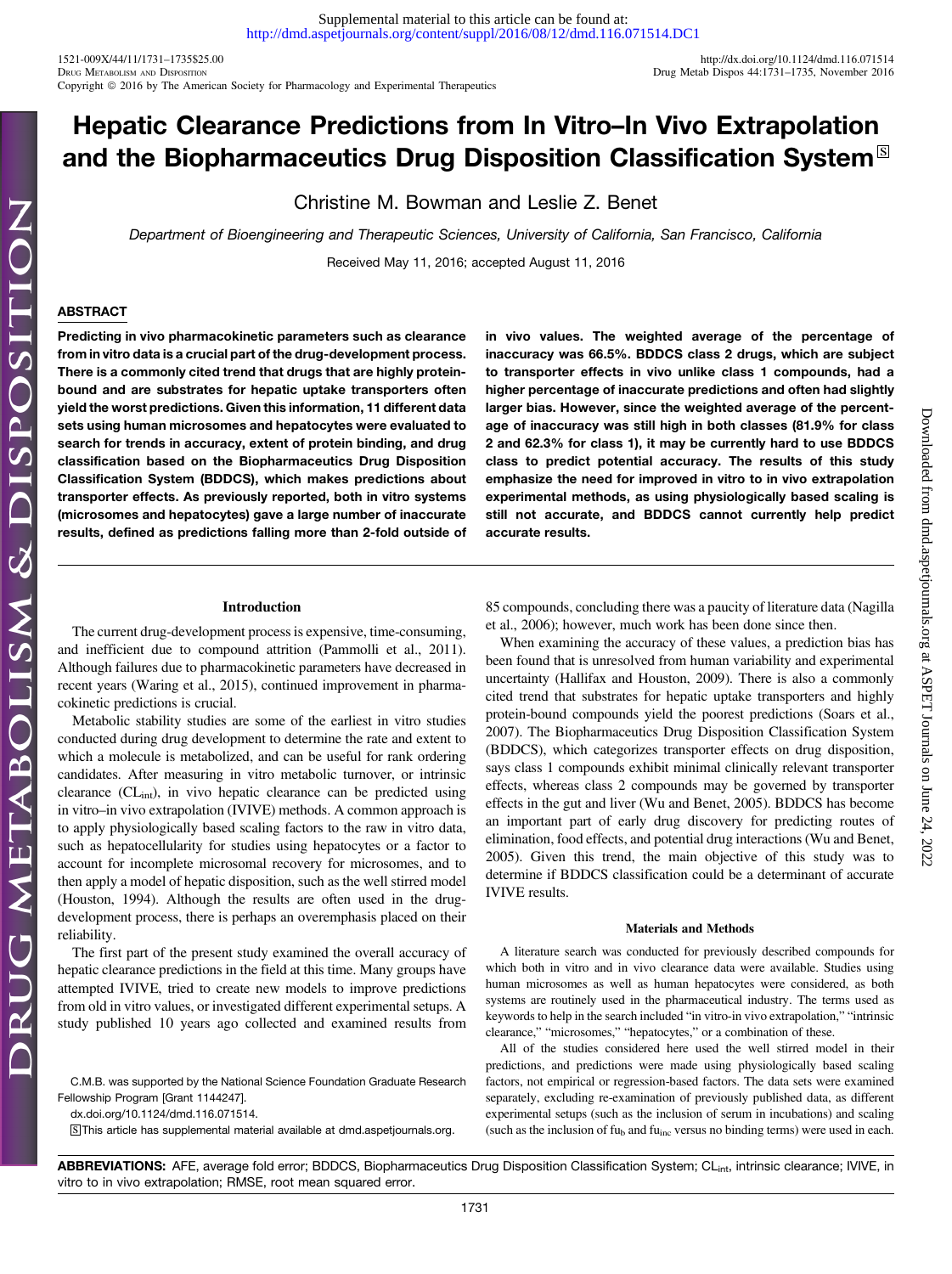Similarly, repeated drugs were not removed due to value differences among data sets. Overall evaluations were also tabulated. The data evaluated can be found in [Supplemental Table 1](http://dmd.aspetjournals.org/lookup/suppl/doi:10.1124/dmd.116.071514/-/DC1).

The accuracy of predictions was determined based on whether the predictions fell within 2-fold of the true in vivo values, as has been a standard cutoff in previous studies (Zuegge et al., 2001; Blanchard et al., 2006; Fagerholm, 2007).

To measure bias, the average fold error (AFE) was calculated using the following equation (Obach et al., 1997):

$$
\text{AFE} = 10^{\frac{1}{N} \sum \log \left( \frac{\text{observed}}{\text{predicted}} \right)}
$$

AFE was recorded as the whole number reciprocal if less than 1.

The precision was also calculated with the root mean squared error (RMSE) using the following (Sheiner and Beal, 1981):

RMSE = 
$$
\sqrt{\frac{1}{N} \sum (\text{predicted} - \text{observed})^2}
$$

To divide the compounds based on their BDDCS classification, two publications categorizing over 900 drugs and over 175 drugs were consulted (Benet et al., 2011; Hosey et al., 2016). Five compounds were also classified here for the first time (class 1: amobarbital, bufuralol, levoprotiline, and triprolidine; class 2: tenidap). Trends in the accuracy of predictions compared with class 1 and class 2 drugs, where metabolism is the main route of elimination, were examined. Protein binding was also considered if the values used in the prediction calculations were available, as the interplay between protein binding, transporters, and enzymes is known to be important (Benet, 2009). Drugs with high protein binding were defined as having a free fraction less than or equal to 0.05.

### Results

Seven different papers were examined that fit the criteria mentioned earlier (Obach, 1999; McGinnity et al., 2004; Ito and Houston, 2005; Riley et al., 2005; Brown et al., 2007; Hallifax et al., 2010; Sohlenius-Sternbeck et al., 2010). Hallifax et al. (2010) compiled a large database of predictions from many of the papers also examined here; however, not all drugs from the original papers were included, and different values of CL<sub>in vivo</sub> were often compared, causing the same drugs to be accurately or inaccurately predicted based on the value choices. Furthermore, although it could be argued that the more recent Hallifax et al. (2010) paper provides refined values from the original papers, looking at the percentage of inaccuracy and AFE both overall and for class 1 and class 2 drugs reveals that the Hallifax et al. (2010) data often actually have a comparable or higher percentage of inaccuracy and AFE values compared with the original papers. All papers were therefore examined to try to obtain a fuller picture of the relationship to BDDCS. Five human microsome data sets, some with multiple scaling options, were included in this evaluation for a total of 332 values, and six human hepatocyte data sets were also included for a total of 332 values. The percentage of inaccurate predictions (more than 2-fold difference) for each data set as well as the AFE and RMSE are shown in Table 1. Every data set examined has 41.0% or greater inaccuracy, and AFE values are as high as 21.7. The paper by Sohlenius-Sternbeck et al. (2010) only provided individual prediction values using a regression model, so further analysis could not be conducted. However, since it is the most recent paper examined, the summary statistics using the well stirred model with protein binding that were given were still included in the table for comparison. The weighted average for the percentage of inaccurate results for microsomes is 66.8%, for hepatocytes is 66.2%, and overall is 66.5%.

The same papers and data sets were used to examine BDDCS trends. Class 1 and class 2 drugs were compiled from each set, and the inaccuracy of the predictions, AFE, and RMSE for each class was determined (Table 2). As expected, class 2 drugs have a higher percentage of inaccurate predictions than class 1 drugs in every case except one, where all predictions were inaccurate. The AFE was either slightly higher or almost identical for class 2 drugs compared with class 1 drugs. Considering a total of 305 class 1 drug values, the weighted average of the percentage of inaccurate predictions is 62.3%. For a total of 155 class 2 drug values, the weighted average of the percentage of inaccuracy is 81.9%. [The total number of class 1 and class 2 drugs is

| TABLE 1                                                                       |  |
|-------------------------------------------------------------------------------|--|
| Percentage of inaccuracy, AFE, and RMSE of IVIVE predictions for 11 data sets |  |

| System                                                  | Number of Compounds<br>Evaluated | Number of Inaccurate<br>Predictions | <b>AFE</b> | <b>RMSE</b> |
|---------------------------------------------------------|----------------------------------|-------------------------------------|------------|-------------|
|                                                         |                                  | $(\%)$                              |            |             |
| Brown et al. (2007)                                     |                                  |                                     |            |             |
| Hepatocytes                                             | 37                               | 26(70.3)                            | 4.5        | 6460.2      |
| Hallifax et al. (2010)                                  |                                  |                                     |            |             |
| Microsomes                                              | 68                               | 53 (77.9)                           | 5.2        | 3708.6      |
| Hepatocytes                                             | 89                               | 60 (67.4)                           | 3.9        | 3137.7      |
| Ito and Houston, (2005)                                 |                                  |                                     |            |             |
| <b>Microsomes</b>                                       | 52                               | 45 (86.5)                           | 7.9        | 1337.0      |
| McGinnity et al. $(2004)^a$                             |                                  |                                     |            |             |
| Hepatocytes                                             | 44                               | 22(50.0)                            | 1.4        | 94.1        |
| Obach (1999)                                            |                                  |                                     |            |             |
| Microsomes ( $fub$ and $fuinc$ )                        | 29                               | 13 (44.8)                           | 2.3        | 4.9         |
| Microsomes $(fu_h)$                                     | 29                               | 22(75.9)                            | 4.3        | 6.8         |
| Microsomes (no binding)                                 | 29                               | 13 (44.8)                           | 1.5        | 4.3         |
| Riley et al. $(2005)^b$                                 |                                  |                                     |            |             |
| <b>Microsomes</b>                                       | 37                               | 27(73.0)                            | 3.3        | 2314.2      |
| Hepatocytes                                             | 56                               | 38 (67.9)                           | 3.1        | 1356.5      |
| Hepatocytes (with serum)                                | 14                               | 14(100.0)                           | 21.7       | 2124.3      |
| Sohlenius-Sternbeck et al. $(2010)^c$                   |                                  |                                     |            |             |
| Microsomes ( $f_{\rm u_b}$ and $f_{\rm u_{\rm inc}}$ )  | 44                               | 70.0                                | 3.8        | 5.8         |
| Hepatocytes ( $f_{\rm u_b}$ and $f_{\rm u_{\rm inc}}$ ) | 46                               | 89.0                                | 5.9        | 8.0         |
| Microsomes (no binding)                                 | 44                               | 41.0                                | 0.5        | 6.1         |
| Hepatocytes (no binding)                                | 46                               | 41.0                                | 0.8        | 5.4         |

 ${}^a_{\text{CL}_{int}}$  data were evaluated.

 ${}^bCL_{int, ub-in, vivo}$  data were evaluated.

Individual values for predictions with well stirred model were not presented, only summary statistics.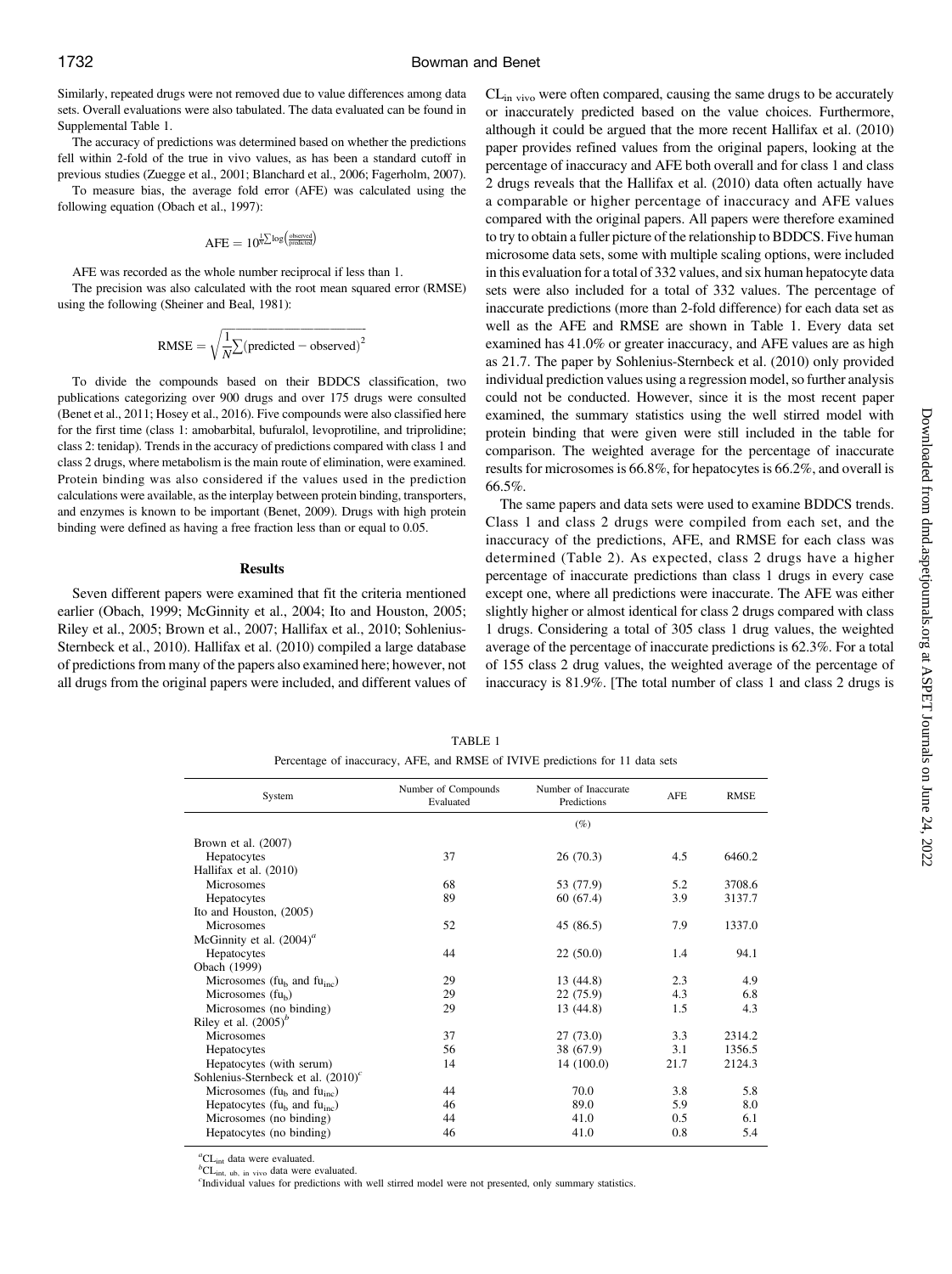| System                                                 | Number of<br>Class 1 Drugs | Number of Inaccurate<br>Class 1 Predictions | AFE | <b>RMSE</b> | Number of<br>Class 2 Drugs | Number of Inaccurate<br>Class 2 Predictions | AFE  | <b>RMSE</b> |
|--------------------------------------------------------|----------------------------|---------------------------------------------|-----|-------------|----------------------------|---------------------------------------------|------|-------------|
|                                                        |                            | $\%$                                        |     |             |                            | $(\%)$                                      |      |             |
| Brown et al. (2007)                                    |                            |                                             |     |             |                            |                                             |      |             |
| Hepatocytes                                            | 24                         | 14(58.3)                                    | 3.0 | 294.5       | 12                         | 11(91.7)                                    | 7.4  | 11,335.9    |
| Hallifax et al. (2010)                                 |                            |                                             |     |             |                            |                                             |      |             |
| <b>Microsomes</b>                                      | 42                         | 30(71.4)                                    | 5.2 | 4521.7      | 22                         | 20(91.0)                                    | 4.7  | 1834.4      |
| Hepatocytes                                            | 55                         | 36(65.5)                                    | 4.0 | 3976.5      | 30                         | 22(73.3)                                    | 3.7  | 466.1       |
| Ito and Houston (2005)                                 |                            |                                             |     |             |                            |                                             |      |             |
| <b>Microsomes</b>                                      | 32                         | 27 (84.4)                                   | 6.8 | 390.8       | 16                         | 15(93.8)                                    | 11.2 | 2312.3      |
| McGinnity et al. (2004)                                |                            |                                             |     |             |                            |                                             |      |             |
| Hepatocytes                                            | 32                         | 16(50.0)                                    | 1.1 | 99.3        | 9                          | 5(55.6)                                     | 3.0  | 90.9        |
| Obach (1999)                                           |                            |                                             |     |             |                            |                                             |      |             |
| Microsomes ( $f_{\rm u_h}$ and $f_{\rm u_{\rm inc}}$ ) | 20                         | 7(35.0)                                     | 1.9 | 4.6         | 9                          | 6(66.6)                                     | 3.2  | 5.4         |
| Microsomes $(fu_h)$                                    | 20                         | 13(65.0)                                    | 3.7 | 6.9         | 9                          | 9(100.0)                                    | 6.0  | 6.7         |
| Microsomes (no binding)                                | 20                         | 7(35.0)                                     | 1.2 | 4.0         | 9                          | 6(66.7)                                     | 2.5  | 4.8         |
| Riley et al. $(2005)$                                  |                            |                                             |     |             |                            |                                             |      |             |
| <b>Microsomes</b>                                      | 24                         | 16(66.7)                                    | 2.7 | 2399.1      | 11                         | 9(81.8)                                     | 6.0  | 2298.5      |
| Hepatocytes                                            | 28                         | 16(57.1)                                    | 2.4 | 175.7       | 22                         | 18 (81.8)                                   | 3.8  | 2125.8      |
| Hepatocytes (serum)                                    | 8                          | 8(100.0)                                    | 9.6 | 251.0       | 6                          | 6(100.0)                                    | 64.2 | 3232.0      |
|                                                        |                            |                                             |     |             |                            |                                             |      |             |

TABLE 2 Percentage of inaccuracy, AFE, and RMSE of IVIVE predictions for BDDCS class 1 and class 2 drugs

less than 644, since individual drugs are not enumerated in Sohlenius-Sternbeck et al. (2010) and some unapproved proprietary compounds are included in other data sets.] For class 1 drugs, studies done in microsomes have a weighted average of 63.3% inaccuracy, whereas studies in hepatocytes are 66.2% inaccurate. For class 2 drugs, studies in microsomes have a weighted average of prediction inaccuracy of 85.6%, whereas studies in hepatocytes have a 78.4% average.

Finally, given that substrates of transporters and highly bound drugs often have the poorest clearance predictions (Soars et al., 2007), proteinbinding differences were examined between the two BDDCS classes. First, the percentage of drugs with inaccurate predictions that are also highly protein-bound in both classes was determined (Table 3). There are more inaccurate class 2 drugs that are highly protein-bound than class 1 drugs in every case examined. The weighted average of inaccurate class 1 drugs with high protein binding is 19.8%, whereas the weighted average for class 2 is 67.3%. Since class 2 drugs in general are often highly protein-bound (Broccatelli et al., 2012), the numbers of highly bound drugs in both classes that have inaccurate predictions were also determined (Table 4). These results agree with several other conclusions that highly protein-bound compounds are often poorly predicted. Class 1 highly protein-bound drugs were inaccurately predicted 81.3% of the time, and class 2 highly bound drugs had an 85.7% average inaccuracy rate. In four data sets, highly bound class 2 drugs had a higher percentage of inaccuracy than class 1 drugs; in one data set, the opposite was true; and in the last set, all highly bound drugs were inaccurate.

Looking at the bias between the high and low protein-binding drugs in the two classes (Table 5), it is difficult to see trends between the two classes; however, the bias is always higher for the high protein-binding drugs, except in the case of the data from Obach (1999), using  $f_{\text{u}_b}$  and fu<sub>inc</sub>, and Brown et al. (2007), where there are only two class 1 high protein-binding drugs and four class 2 low protein-binding drugs, perhaps skewing the results.

#### Discussion

Being able to accurately predict pharmacokinetic parameters, especially clearance, early in the drug-development process is a key part of lead optimization. However, although some studies have claimed to find success in predicting in vivo clearance from in vitro data, others have questioned the reliability (Masimirembwa et al., 2003). Underpredicting in vivo clearance may result in inefficiency in the drug-discovery pipeline or an ineffective therapeutic dosing regimen, whereas overpredicting in vivo clearance may lead to missed opportunities that were rejected early in the development process (Clarke and Jeffrey, 2001).

| System                                                 | Number of Inaccurate<br>Number of Inaccurate Highly<br>Protein-Bound Class 1 Predictions<br>Class 1 Predictions |         | Number of Inaccurate<br>Class 2 Predictions | Number of Inaccurate Highly<br>Protein-Bound Class 2<br>Predictions |
|--------------------------------------------------------|-----------------------------------------------------------------------------------------------------------------|---------|---------------------------------------------|---------------------------------------------------------------------|
|                                                        |                                                                                                                 | $(\%)$  |                                             | (%)                                                                 |
| Brown et al. $(2007)$                                  |                                                                                                                 |         |                                             |                                                                     |
| Hepatocytes                                            | 14                                                                                                              | 1(7.1)  | 11                                          | 7(63.6)                                                             |
| Hallifax et al. (2010)                                 |                                                                                                                 |         |                                             |                                                                     |
| <b>Microsomes</b>                                      | 30                                                                                                              | 6(20.0) | 20                                          | 9(45.0)                                                             |
| Hepatocytes                                            | 36                                                                                                              | 9(25.0) | 22                                          | 15 (68.2)                                                           |
| Obach (1999)                                           |                                                                                                                 |         |                                             |                                                                     |
| Microsomes ( $f_{\rm u_b}$ and $f_{\rm u_{\rm inc}}$ ) |                                                                                                                 | 1(14.3) | 6                                           | 4(66.6)                                                             |
| Microsomes $(fu_h)$                                    | 13                                                                                                              | 1(7.7)  | 9                                           | 4(44.4)                                                             |
| Microsomes (no binding)                                |                                                                                                                 | 2(28.6) | 6                                           | 4(66.7)                                                             |
| Riley et al. (2005)                                    |                                                                                                                 |         |                                             |                                                                     |
| Hepatocytes                                            | 16                                                                                                              | 4(25.0) | 18                                          | 17 (94.4)                                                           |
| Hepatocytes (serum)                                    | 8                                                                                                               | 2(25.0) | 6                                           | 6(100.0)                                                            |

TABLE 3 Percentage inaccuracy of BDDCS class 1 and class 2 drugs that are highly protein-bound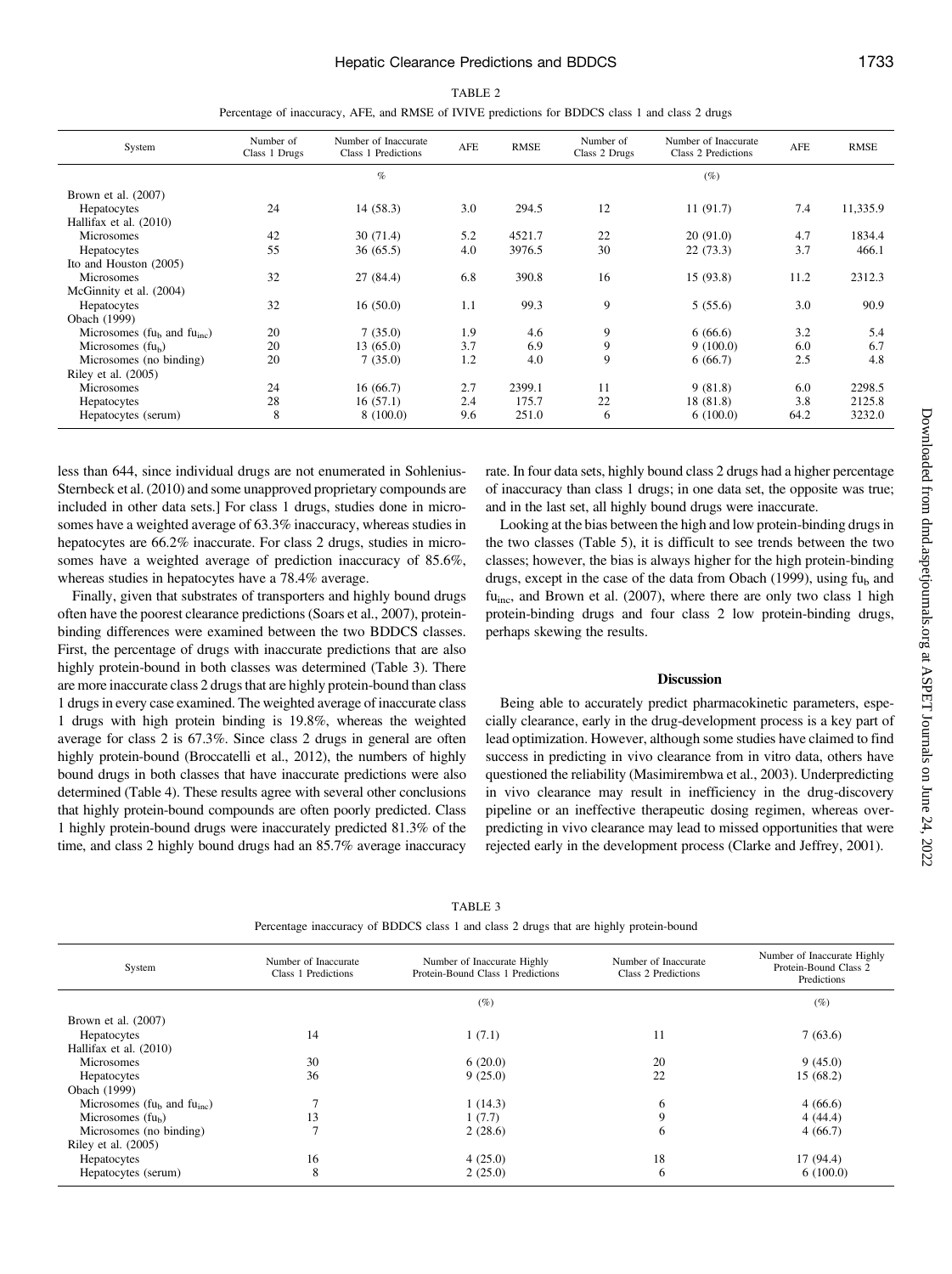| 'ABL |  |
|------|--|
|------|--|

|  | Percentage of highly protein-bound BDDCS class 1 and class 2 drugs that are inaccurate |  |  |  |
|--|----------------------------------------------------------------------------------------|--|--|--|
|  |                                                                                        |  |  |  |

| System                                                 | Number of Highly<br>Protein-Bound Class 1 Drugs | Number of Highly<br>Number of Inaccurate Highly<br>Protein-Bound Class 1 Predictions<br>Protein-Bound Class 2 Drugs |    | Number of Inaccurate Highly<br>Protein-Bound Class 2 Predictions |
|--------------------------------------------------------|-------------------------------------------------|---------------------------------------------------------------------------------------------------------------------|----|------------------------------------------------------------------|
|                                                        |                                                 | $(\%)$                                                                                                              |    | $(\%)$                                                           |
| Brown et al. $(2007)$                                  |                                                 |                                                                                                                     |    |                                                                  |
| Hepatocytes                                            |                                                 | 1(50.0)                                                                                                             | 8  | 7(87.5)                                                          |
| Hallifax et al. (2010)                                 |                                                 |                                                                                                                     |    |                                                                  |
| Microsomes                                             | 8                                               | 6(75.0)                                                                                                             | 10 | 9(90.0)                                                          |
| Hepatocytes                                            | 9                                               | 9(100.0)                                                                                                            | 20 | 15(75.0)                                                         |
| Obach (1999)                                           |                                                 |                                                                                                                     |    |                                                                  |
| Microsomes ( $f_{\rm u_b}$ and $f_{\rm u_{\rm inc}}$ ) |                                                 | 1(50.0)                                                                                                             | 4  | 4(100.0)                                                         |
| Microsomes $(fu_h)$                                    |                                                 | 1(50.0)                                                                                                             | 4  | 4(100.0)                                                         |
| Microsomes (no binding)                                |                                                 | 2(100.0)                                                                                                            | 4  | 4(100.0)                                                         |
| Riley et al. $(2005)$                                  |                                                 |                                                                                                                     |    |                                                                  |
| Hepatocytes                                            |                                                 | 4(80.0)                                                                                                             | 21 | 17(81.0)                                                         |
| Hepatocytes (serum)                                    |                                                 | 2(100.0)                                                                                                            | 6  | 6(100.0)                                                         |

The goal of this study was to compile data to examine the accuracy of the prediction methods for in vivo clearance and relate this accuracy to BDDCS classification. For the 11 data sets considered, there is a large percentage of inaccuracy. To have a true understanding of the accuracy of in vitro methods, physiologically scaled in vitro estimations and observed in vivo clearance were directly compared, since incorporating established physiologic scaling factors as well as unbound fractions in the blood and possibly in vitro matrix should, in theory, give accurate predictions. This is in contrast to some groups creating linear regression equations from reference compound data and then applying an empirical scaling factor to try to further improve predictions (Sohlenius-Sternbeck et al., 2012). The fact that 66.5% of predictions overall are inaccurate emphasizes the idea that a mechanistic understanding of this inaccuracy still needs to be determined before IVIVE predictions can be completely trusted.

BDDCS classification and protein binding were then examined to evaluate if accurate results could be separated from inaccurate results to help determine whether predictions can be trusted in the future or not. Class 1 drugs, or those that are extensively metabolized and highly soluble, appear to overwhelm transporter effects, whereas class 2 drugs, also extensively metabolized but poorly soluble, can be affected by efflux transporters in the gut and both uptake and efflux transporters in the liver (Shugarts and Benet, 2009). Given the trend that poorly predicted compounds are often substrates for transporters (Soars et al., 2007), it was expected that class 1 drugs that have no clinically relevant transporter effects would yield better predictions than class 2 drugs. The other part of the trend is that poorly predicted compounds are also often highly protein-bound, which is why protein binding was considered when data were available (Ring et al., 2011). Overall, the hypothesis was that class 2 drugs would be more poorly predicted due to the fact that they are substrates for transporters, and these poorly predicted class 2 drugs would also be highly protein-bound.

As expected, class 2 drugs yielded poorer predictions in every case examined; however, there was still large inaccuracy for both class 1 and class 2 drugs. Class 2 drugs also often had a higher AFE, but the difference was not enough (or sometimes did not exist at all) to indicate bias. However, AFE provides a better measure of bias than RMSE, which is highly influenced by the marked differences in  $CL<sub>int</sub>$  values from study to study. For example, the values reported by Brown et al. (2007) for predicted and measured CL<sub>int</sub> for propofol were 2773 and 5052 ml/min/kg, respectively, whereas for the same drug McGinnity et al. (2004) reported 283 and 24 ml/min/kg. At this point in time, with the current methodology, relying on BDDCS class cannot confidently provide information about whether predictions will be accurate or not. This agrees with previous findings from Poulin et al. (2012), who found that predictivity was similar between classes for a human microsome data set of 42 drugs. It is interesting to note that microsomes and hepatocytes gave similar prediction accuracies in both class 1 and class 2 drugs. A bigger difference between the two systems would have been expected for class 2 drugs where transporters play a role, since necessary uptake transporters are not present in microsomes. This again emphasizes that there are likely major missing determinants when trying to mimic the interplay between protein binding, uptake, and metabolism in vitro.

Poulin et al. (2012) also suggested that an approach involving determination of effective fraction unbound in plasma based on albumin-facilitated hepatic uptake of acidic/neutral drugs improved the prediction accuracy and precision for 25 high protein-binding drugs. Hallifax and Houston (2012) examined this approach for 107 drugs studied in hepatocytes and microsomes, also finding an increase in prediction accuracy but no change

TABLE 5

AFE and RMSE of high and low protein-binding BDDCS class 1 and class 2 drugs

|                                                        |            | Class 1     | Class 2    |             |  |
|--------------------------------------------------------|------------|-------------|------------|-------------|--|
| Protein Binding                                        | <b>AFE</b> | <b>RMSE</b> | <b>AFE</b> | <b>RMSE</b> |  |
| Brown et al. $(2007)$                                  |            |             |            |             |  |
| Hepatocytes                                            |            |             |            |             |  |
| High                                                   | 2.0        | 56.4        | 6.3        | 13,882.7    |  |
| Low                                                    | 3.1        | 307.1       | 10.3       | 229.6       |  |
| Hallifax et al. (2010)                                 |            |             |            |             |  |
| Microsomes                                             |            |             |            |             |  |
| High                                                   | 7.8        | 10,335.3    | 5.3        | 2671.0      |  |
| Low                                                    | 4.8        | 349.9       | 4.2        | 473.3       |  |
| Hepatocytes                                            |            |             |            |             |  |
| High                                                   | 12.1       | 9814.8      | 4.2        | 479.9       |  |
| Low                                                    | 3.3        | 242.7       | 2.9        | 437.0       |  |
| Obach (1999)                                           |            |             |            |             |  |
| Microsomes ( $f_{\rm u_b}$ and $f_{\rm u_{\rm inc}}$ ) |            |             |            |             |  |
| High                                                   | 1.7        | 0.3         | 4.7        | 3.1         |  |
| Low                                                    | 2.0        | 4.9         | 2.3        | 6.7         |  |
| Microsomes (fu <sub>b</sub> )                          |            |             |            |             |  |
| High                                                   | 4.7        | 0.4         | 7.3        | 3.1         |  |
| Low                                                    | 3.6        | 7.3         | 5.2        | 8.6         |  |
| Microsomes (no binding)                                |            |             |            |             |  |
| High                                                   | 13.7       | 1.5         | 7.7        | 6.8         |  |
| Low                                                    | 1.1        | 17.7        | 1.0        | 2.2         |  |
| Riley et al. (2005)                                    |            |             |            |             |  |
| Hepatocytes                                            |            |             |            |             |  |
| High                                                   | 3.1        | 175.2       | 3.9        | 2175.6      |  |
| Low                                                    | 2.2        | 173.3       | 2.8        | 136.5       |  |
| Hepatocytes (serum)                                    |            |             |            |             |  |
| High                                                   | 17.0       | 406.3       | 64.2       | 3232.0      |  |
| Low                                                    | 8.0        | 170.2       |            |             |  |